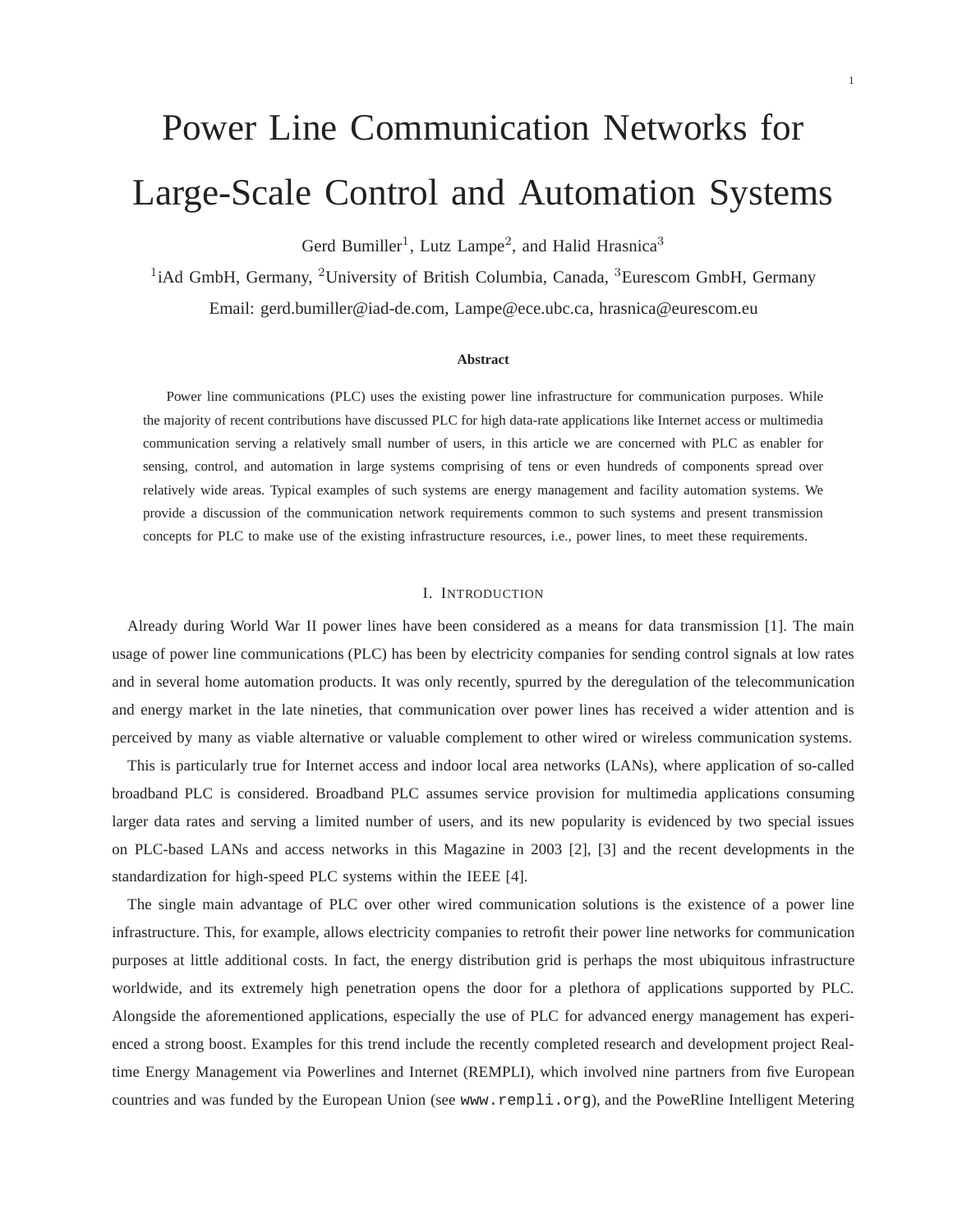Evolution (PRIME) project launched by the Spanish electric utility Iberdrola and joined by industrial partners from Europe and the U.S., whose aim is the specification of an open and non-proprietary PLC-based telecommunications architecture that "could meet the future requirements on customer real time interfacing and smart grid evolution" (see www.iberdrola.com/suppliers/SmartMetering for a White Paper). More generally, the ubiquity of power distribution lines renders PLC an excellent candidate for industrial command-and-control and facility automation systems, in which a common communication network connects a large number of devices that are spread over a wide area. We will collectively refer to such systems as large-scale control and automation systems in the following.

The design and performance requirements for PLC in large-scale control and automation systems are decidedly different from those for PLC in access or indoor systems. Different network parameters such as geographical coverage or number of network nodes and different application-related features such as size of data packets or maximal response time make it necessary to apply different transmission concepts. In the first part of this article, we describe these requirements and derive the necessary features of an enabling PLC network (Section II). This will be followed by a description of transmission techniques that have been developed for such PLC networks in the past few years, e.g. [5]– [9] (Section III). We focus on the physical and medium-access control layer techniques, which are closely linked to the use of PLC as communication technology. The gist of our discussion is that conceptually fairly simple single-frequency networking together with flooding of messages are attractive methods for large PLC networks. While such an approach has been advocated for in wireless ad hoc networks [10], we submit that is suited also for PLC networks (with no mobility) to enable service guarantees. To support this observation, we finally present a quantitative comparison of flooding and routing based on performance parameters specifically relevant to the considered application scenarios (Section IV). Most of the presented material originates from work conducted for energy management systems, under the umbrella of REMPLI, and airfield ground lighting automation systems. Therefore, even though we keep the ensuing description generic in most parts, we will repeatedly refer to these two specific applications.

#### II. CONTROL AND AUTOMATION SYSTEMS USING PLC

We start by considering the two mentioned application examples for large-scale control and automation systems to motivate that PLC is a very attractive solution and to concretely show what is required of a PLC network.

## *A. Application Examples*

*1) Energy management systems:* The energy management system of the future foresees the implantation of considerable intelligence into the distribution grid which essentially renders it a situation-aware network of interconnected sensors and actuators. These intelligent grids of tomorrow have gained global attention under the label "smart grids" [11]. The realization of the smart grid concept entails the existence of a reliable communication network, which likely integrates several communication carriers. Due to the inherent availability of power lines as carriers and the resulting advantages with respect to installation costs, we expect that PLC will play a prominent roll in the implementation of smart grids.

Let us consider a few typical examples of smart grid functionalities to illustrate the requirements for the communication network. The first example is real-time pricing to balance energy consumption and moderate peak loads.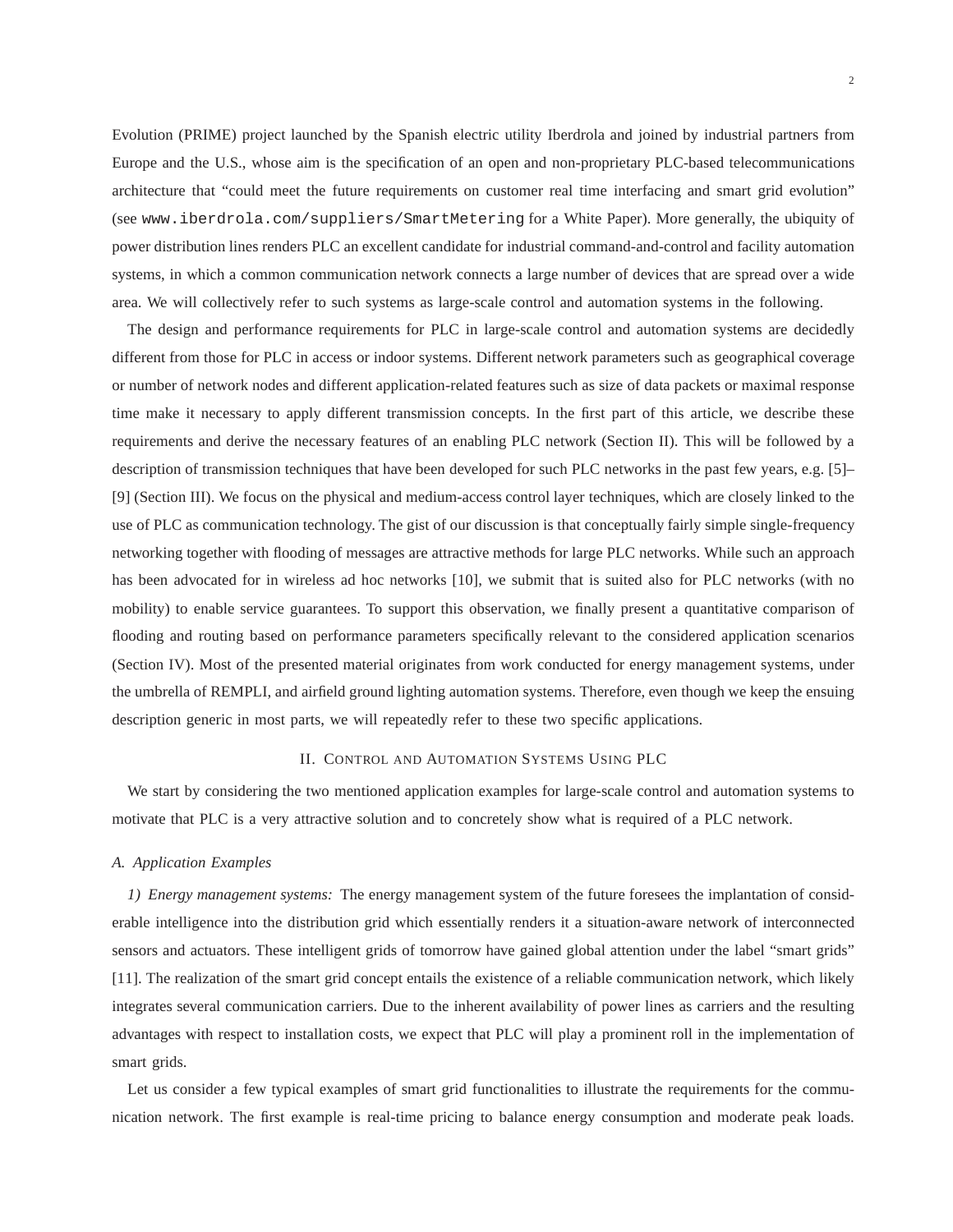The key components for real-time pricing are intelligent energy meters and the possibility of communication with a central data collection and control station. Assuming that every household is equipped with such a meter, the PLC network between meters and the common transformer station can include easily 300 nodes or more. If the PLC network extends beyond the transformer station and to the medium-voltage layer, the network size can grow into the thousands of nodes. Fast access to individual meters is also needed to enable advanced customer services. For example, in a recent tender a Dutch electric utility required that their call center can access 90% of all meters within five seconds. In Germany, the national regulator Bundesnetzagentur considers the possibility of real-time switching between electric utilities, and the vendors of billing software work on solutions for customers to find the presently least-expensive provider. Again, fast access to meters is an important element for these solutions.

Another smart-grid functionality is the management of energy distribution using a supervisory control and data acquisition (SCADA) system. SCADA sensors permanently monitor the grid load and report to a control center, from which open/close commands are sent to switches to adapt the distribution structure to the dynamics of energy generation and consumption. Such operations become more frequent with increasing decentralization of energy generation and they need to be executed reliably and in real time in order to maintain grid stability. Thus SCADA imposes strong reliability and real-time requirements on PLC.

*2) Airfield ground lighting automation systems:* Modern airfield ground lighting (AGL) automation systems enable individual lamp control and monitoring of sensors deployed at airfields. Such functionalities are needed to meet the latest recommendations by national and international regulators to enhance safety of aircraft ground movement and to aid visual guidance systems. Figure 1 illustrates a typical wiring topology of an AGL system. Devices such as lamps and microwave sensors are arranged in a ring structure of typically between 3 km to 15 km and connected to a constant-current supply via transformers.

PLC is a cost-effective and elegant solution to enable communication between the airport tower and the ground lighting system, particularly for existing airport infrastructures where build-up of new dedicated communication networks would be expensive. The communication network has to bridge considerable distances and also connect across power-electric components, especially transformers, which are not designed for high-frequency communication signals. In terms of signal flow, we note that all data communication needs to go through a central node which is directly connected to the tower (see Figure 1). Furthermore, the reaction time, i.e., the round-trip delay of a signal between the tower and a lamp, is critical. Since the communication channels are time variant, the PLC system needs to permanently monitor the communication quality to all network nodes to guarantee a certain maximal reaction time. The time variance of the channels is due to different current steps of the regulator, variable loads in the circuit, crosstalk from other rings which often run parallel over several kilometers, and even weather conditions. Hence, the PLC system needs to be sufficiently robust with respect to channel variations. In addition, a node failure must not affect communication to other nodes. Hence, redundant signal paths between the central and the other network nodes are mandatory for the PLC network.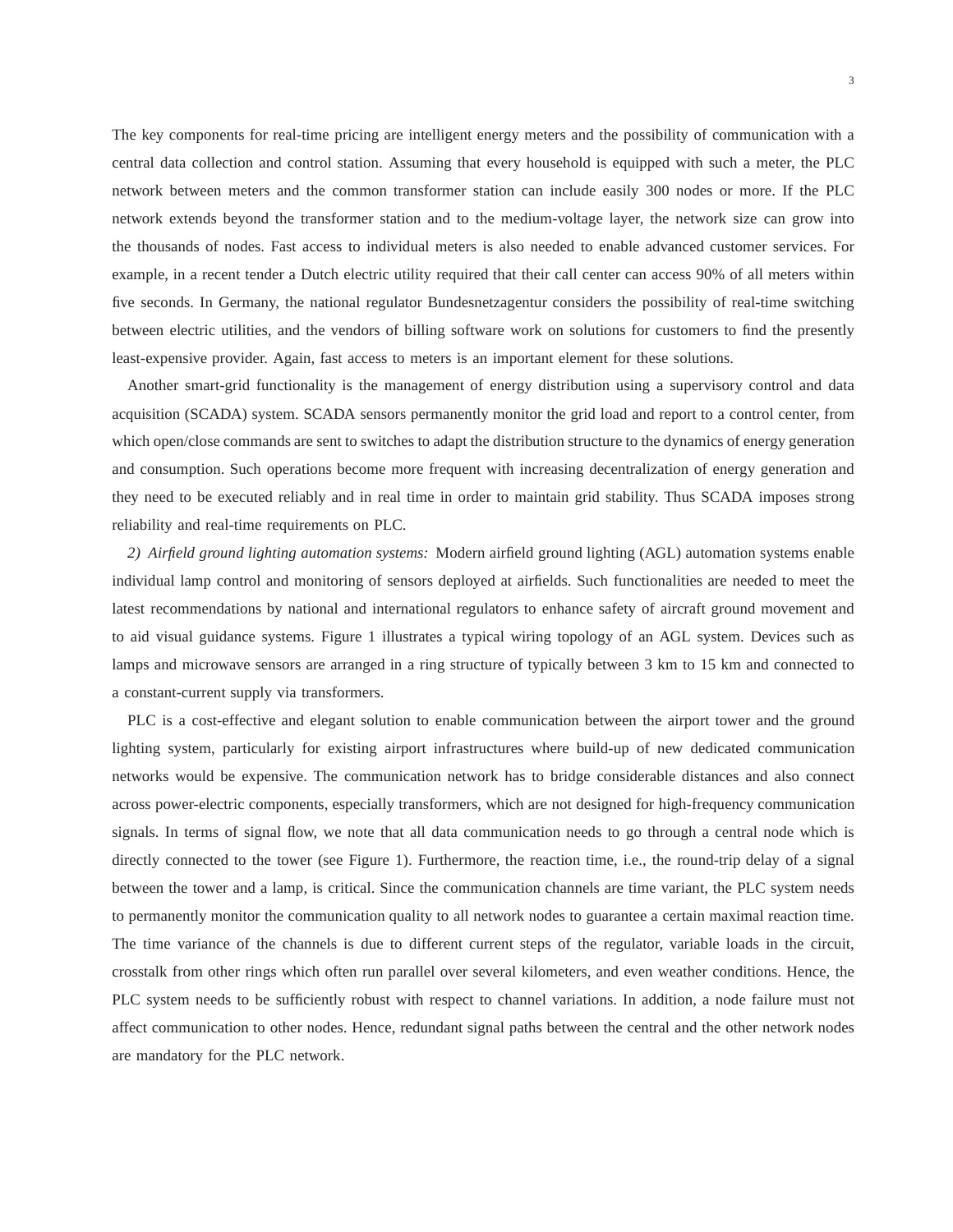# *B. Requirements for the PLC Infrastructure*

The described application examples are representative in that the PLC network needs to connect a large number of devices like switches, sensors, meters, or lamps that are distributed over a relatively wide area. In the following, we attempt to categorize the typical requirements for the PLC infrastructure in order to support large-scale control and automation systems.

*1) Network coverage and data flow:* Application protocols for metering, automation, facility or grid management support point to multi-point communication with mainly short data packets. Automation and grid management systems have mainly a master-slave structure, because these applications are strictly hierarchically organized. In facility management client-server networks are becoming popular. A client polls the server (data point) or the server pushes the data periodically. In metering applications, both strictly hierarchical and client-server structures are used. All applications have in common that the devices of the system represent the communication nodes of the PLC network, and each of these nodes needs to be connected to the central node (master, server). This requirement is challenging considering that many network nodes are remote from the central node, and perhaps serve time-critical applications like those mentioned in the previous section. Furthermore, while individual nodes communicate only small amounts of data at a time, the total data volume to be transferred through the network is substantial. Hence, resource-efficient transport of data to and from the central node is mandatory to achieve sufficient network coverage.

*2) Robustness to changes:* In PLC networks the communication channel may change abruptly during normal operation. For example, switching operations in medium-voltage energy systems to balance the power consumption over the distribution grid will result in changes of channel transfer functions in sizeable parts of the PLC network. The PLC network design must be able to cope with such abrupt changes, which means that the connectivity must be maintained during or quickly recovered after these changes. Since severe network disruptions due to, e.g., physical removal of network links, are often not exceptional events but do occur frequently during normal operation, maintenance of system availability is only possible with (i) redundant communication links and (ii) autonomous use of redundancies. That is, a PLC network that needs to estimate link qualities and to re-establish connections after topology changes occurred will not be able to fulfill reliability requirements. Instead, ad hoc networking features are needed. It is important to note that also the removal and addition of network nodes, or changes in the impedance of the associated device affect the communication channels in a large neighborhood around this node. This behavior is very different from wireless communications, where the mere presence or absence of a wireless device does not affect the link quality for another device.

*3) Quality-of-Service (QoS):* The main QoS requirements for the PLC network in control and automation systems are high communication reliability, high overall network throughput, and strict limits on delay. Often messages transmitted from nodes to the central node, e.g., notification about a sudden voltage drop, or from the control center to network nodes, e.g., a switching command for an actuator, are time critical. Failure to meet delay requirements can have serious consequences with often human safety at stake. In addition, due to the time variance of the communication channels, the functionality of all network nodes needs to be verified continuously to guarantee reliable data transfer and system response time. Since optimization of throughput, reliability, and delay pose often conflicting demands on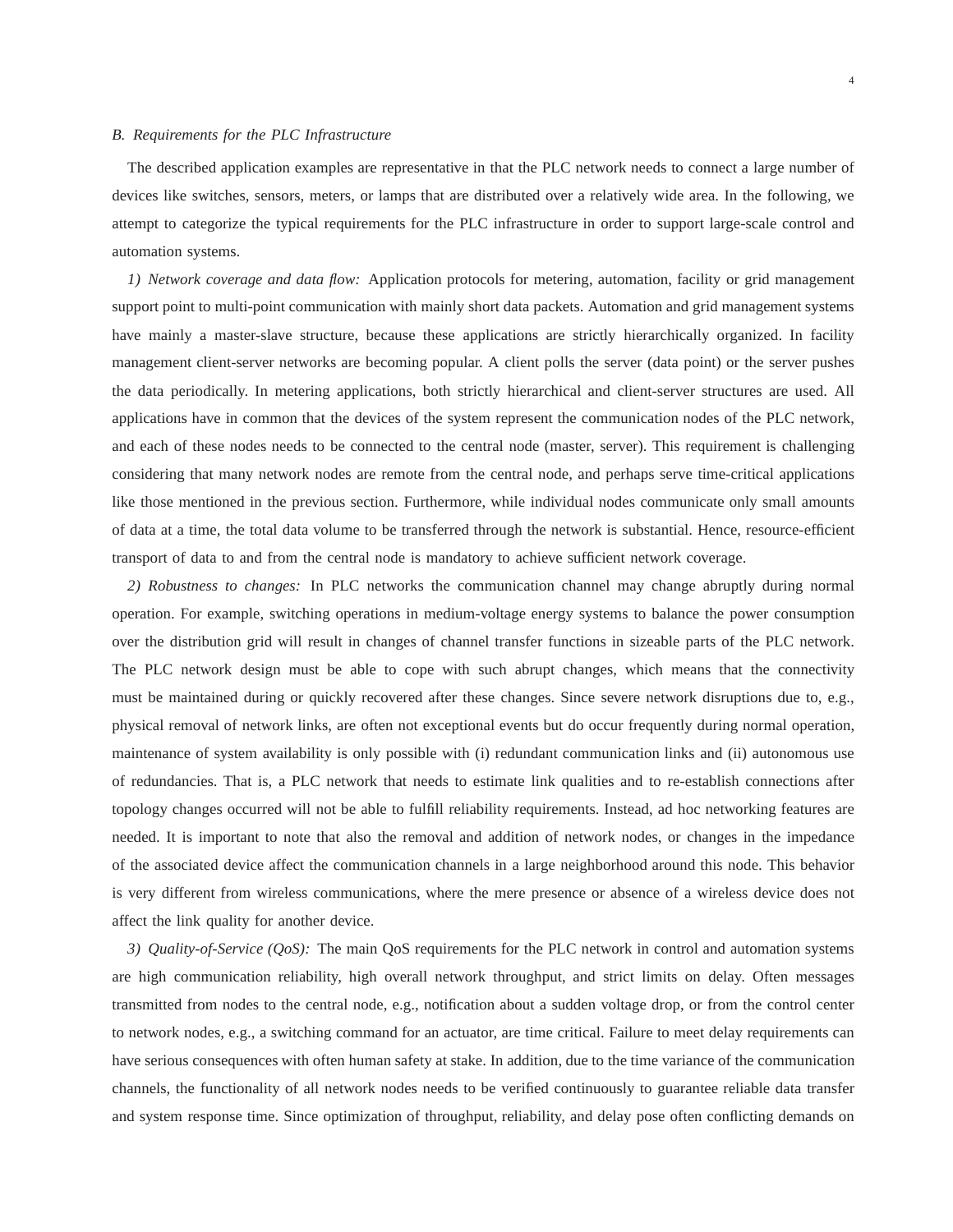the design of the communication protocol, management of QoS requirements is a non-trivial task.

#### III. TRANSMISSION CONCEPTS FOR PLC

We now present transmission concepts apt to meet the need for network coverage, link redundancies, and guaranteed QoS outlined above.

# *A. Single-Frequency Network (SFN) Concept*

The spatial dimension of the PLC network renders direct communication between the central node and all other network devices infeasible. To still achieve complete coverage, messages need to be repeated, which is also known as multihop transmission or relaying. Considering that PLC re-uses an existing infrastructure and the broadcast nature of the PLC channel, an altruistic repeater concept is appealing. That is, network nodes that overhear a message for another destination are prepared to retransmit this message. Such a repeater concept makes optimal use of the available communication nodes in the network and is flexible enough to ensure network coverage and communication reliability also under changing channel conditions and topologies. In particular, the use of multiple repeaters to relay the same message signal provides redundant signal paths, which are needed to minimize network outages. To manage this multi-relay transmission with a minimum use of communication resources, the single frequency network (SFN) concept, which has been known from macrodiversity wireless communication systems [12], can be applied. The SFN allows all repeaters to transmit simultaneously using the same frequency band. The next receiving node(s) sees a linear superposition of the retransmitted signals, which is indistinguishable from a single signal being sent over an equivalent multipath channel. Hence, any communication technique suitable for transmission over multipath channels can be applied in an SFN. One popular method is orthogonal frequency division multiplexing (OFDM) [5], [12]. We note that SFN-PLC transmission benefits from signal enhancement due to concurrent retransmission. In some cases, destructive interference may occur, which can be mitigated using distributed space-time coding concepts presented in [8].

# *B. Flooding Concept*

If altruistic relaying is used to route a message through the network, then the flooding concept is implemented. We submit that flooding is an attractive packet delivery process in control and automation PLC networks for the following reasons. First, flooding eliminates almost all routing overhead, which can be substantial for large networks with multiple repeater levels. Second, it is extremely robust to network changes. This is crucial for applications such as energy management or AGL systems. As mentioned above, changes in PLC networks are often abrupt and affect a large fraction of nodes. The need to establish a route would compromise communication reliability and delay constraints. Third, considering the delivery of a single packet, flooding minimizes the delay in that it always finds the "shortest" path to the destination. Key for flooding to be effective is the application of the SFN concept. SFN transmission avoids congestion for the packet that is flooded and thus accomplishes efficient use of network redundancy and minimizes transmission delay.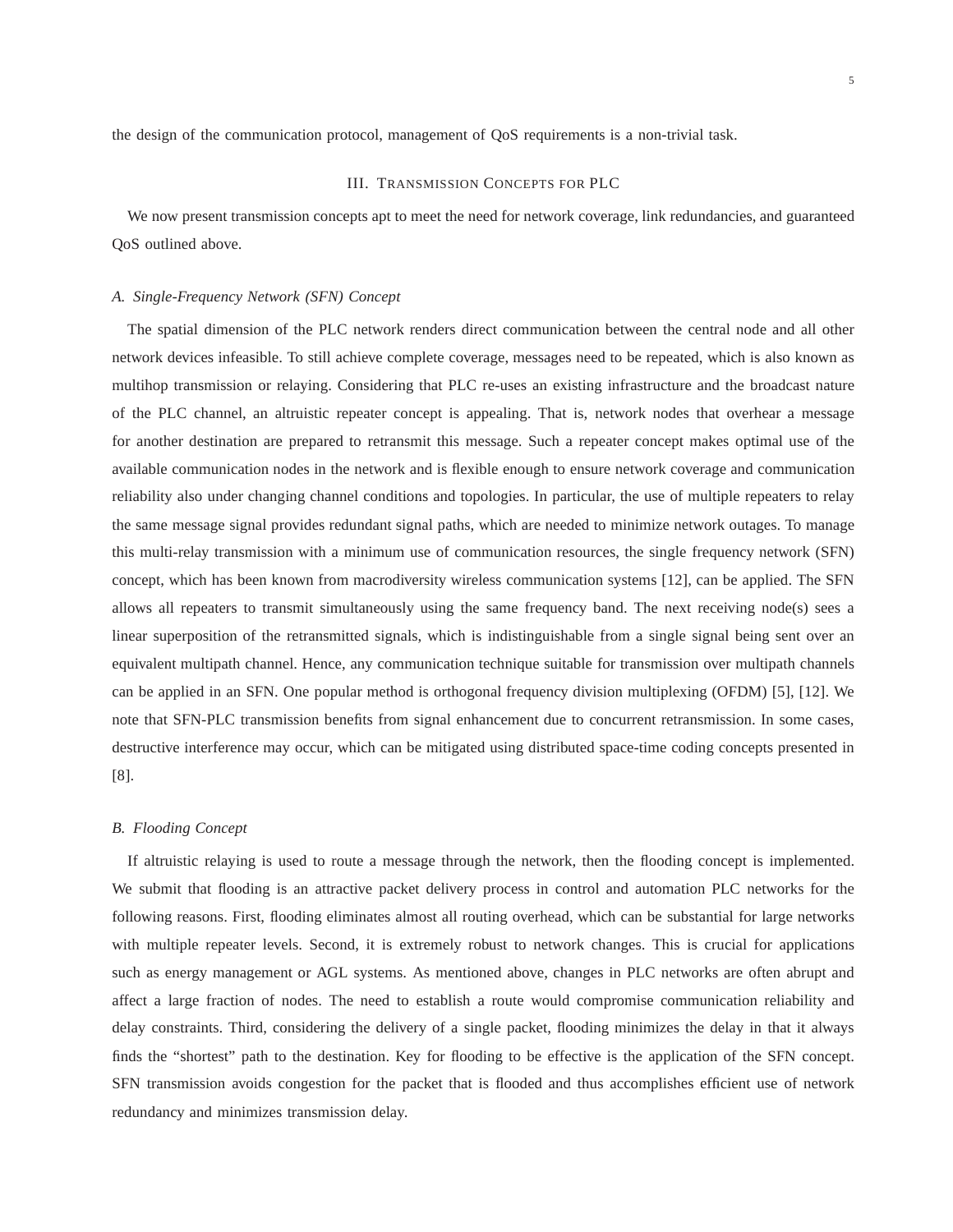On the downside, flooding has the potential to create closed communication loops and to massively occupy channel resources. Furthermore, different packets which are flooded simultaneously in a specific geographical area can destroy each other. To avoid or mitigate these effects, two measures are suggested. First, active network nodes (repeaters) monitor the packets or packet numbers and ensure that every packet is repeated only once. Second, each packet is equipped with a counter  $n_{\text{repeat}}$  that specifies the maximal number of times a packet can be repeated before it reaches the destination, and this counter is decremented during each repetition. We note that two different counters may be used for transmission in opposite directions due to potentially non-reciprocal transfer functions or different interference situations at different locations.

## *C. Mixed Deterministic and Random Medium Access Control (MAC) Concept*

As we have discussed in Section II, a feature common to many applications is that traffic flows to and from a central node, which suggests a centralized medium access control (MAC) with a master-slave concept. The organization of the transmission in the downlink direction (from master to slaves) is simple since only the master transmits data to one or multiple slaves.

The situation is different for the uplink, where a number of slaves may have data to be transmitted to the master at the same time. A first option would be a purely deterministic MAC protocol that completely eliminates signal collisions. To this end, slaves could be successively polled by the master to see whether uplink resources are required. To ensure a certain polling rate, which defines the reaction time of the PLC network, a certain fraction of channel uses has to be reserved for this mechanism. For example, consider a sensor which monitors rare events that occur on average, say, once every day, but which require a fast response time of, say, 10 seconds. The master would have to poll the sensor every 10 seconds, which is an excessive waste of resources. Furthermore, while this approach may be feasible in relatively small networks, the reaction time can quickly become unacceptably large for networks with hundreds of nodes. For the same reasons, other deterministic medium access policies, such as master-slave oriented bus protocols, token ring protocols, or solutions with fixed time-slots reserved for each individual network node within a time division multiple access (TDMA) scheme are also not well suited. Random medium access techniques, such as Aloha or carrier-sense medium access (CSMA), offer more flexibility in this regard. Since reliable carrier sensing in PLC is complicated by the hidden node problem [13], particular collision avoidance techniques have to be employed like those developed for indoor PLC systems [14]. However, application of mechanisms for solving the hidden node problem and collision avoidance add considerable overhead for transmission with small data packets and therefore they are not well suited for automation and control PLC systems. In case of purely random access without collision avoidance, i.e., Aloha or slotted Aloha, the packet delay can become unacceptably large and network throughput is limited in the case of highly loaded networks with a large number of nodes.

These considerations motivate a hybrid MAC protocol which combines elements of deterministic and random medium access. First, the master establishes a network-wide TDMA frame structure through the broadcast of control packets to all nodes. Within each frame the master allocates time slots for dedicated master-slave connections serving services such as polling. Then, the remaining time slots are used for random medium access in the uplink, which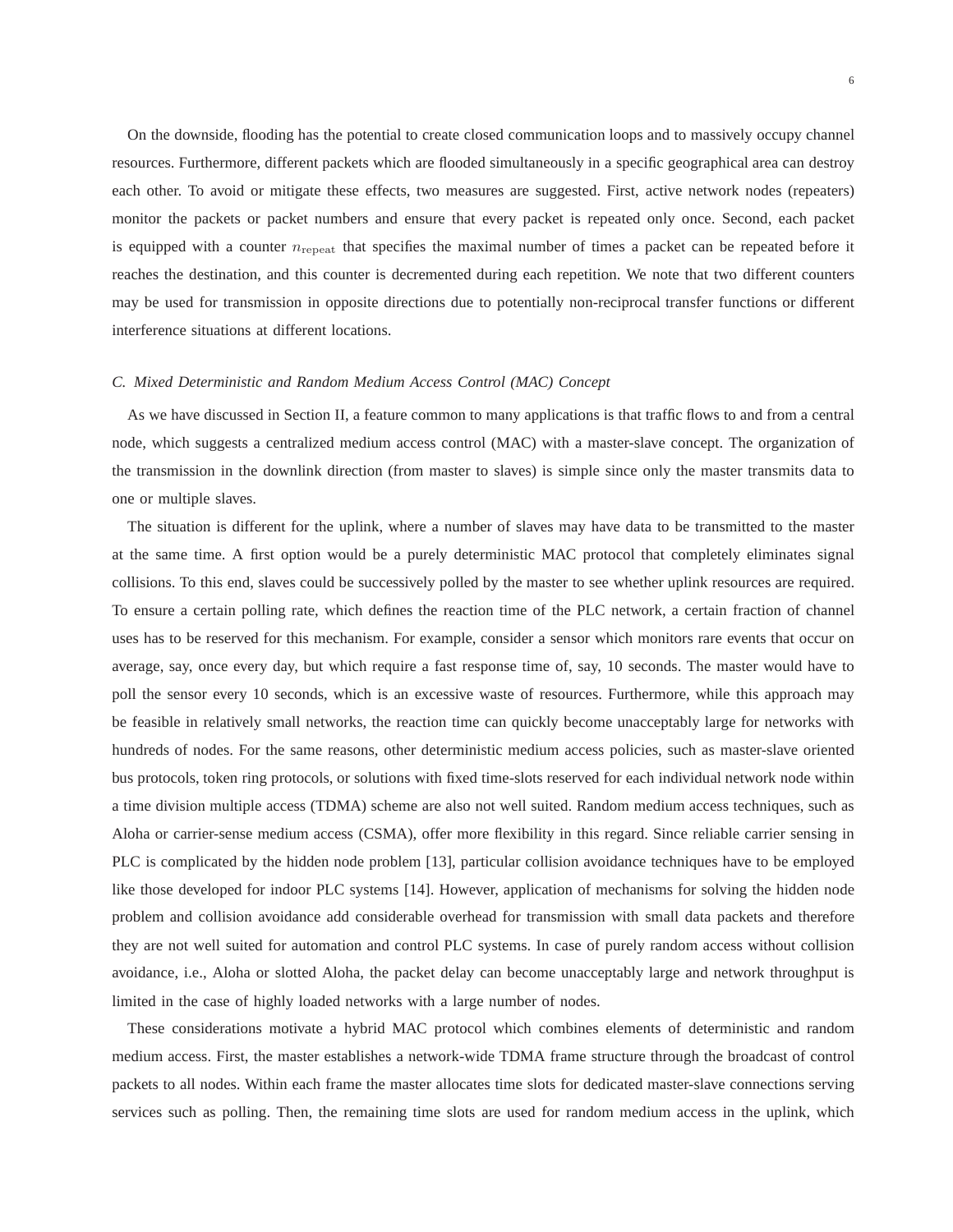allows slaves to connect spontaneously with the master, e.g., if an event which deserves quick reaction from the master is detected or if a slave joins the network. For the sensor-example mentioned above the master would poll the sensor in regular intervals much larger than the response time to ensure that the sensor is functional and synchronized to the TDMA frame structure. When the sensor has an event to report, it uses random access within the dedicated uplink frame to send the message. Considering that per-node link utilization is not high, slotted Aloha, or one of its variants, is the method of choice for the random access within the TDMA frame structure. Since all network resource control rests with the master, it dimensions the frame structure in accordance with the QoS demands from the specific applications served by the network. Furthermore, two mechanisms due to SFN-based flooding work in favor of random access with slotted Aloha. First, as long as at least one repeater node receives a signal originated from another node successfully, the underlying message is not annihilated even though signal collisions may have occurred. Secondly, SFN transmission can be exploited to reduce the waiting time between retransmission attempts and thus improve overall transmission delay applying the concept of local acknowledgments devised in [7].

# *D. Remarks*

We would like to remark on some of the challenges associated with the described SFN-based flooding concept.

*1) Synchronization:* SFN-based flooding requires a network wide clock. This can be established through the TDMA structure, which is maintained by broadcast packets sent by the master. Every packet is equipped with a synchronization preamble [9] based on which a slave adjusts its timing. Since broadcast packets serve several purposes (see also Section IV-B below), they are sent regularly. Experiments have shown that timing synchronization with an accuracy of very few (often fewer than two) symbol intervals is easily achieved, which also means that only very little additional guard space between transmissions is required for an SFN. We note that frequency synchronization is not problematic due to the low carrier frequencies used in narrowband PLC.

*2) Channel Estimation and Error Propagation:* The need for receiver-side channel estimation in SFN-based flooding can be bypassed using differential modulation, e.g., across sub-carries if OFDM is applied. Likewise, the effect of error propagation can be neglected assuming the use of error detection, such that only nodes which deem a packet as received correctly will retransmit it.

*3) Channel Occupation and Energy:* Clearly, there is a price to be paid for not needing a route. First, redundant retransmissions occupy channels unnecessarily and prevent other messages to be sent. When one TDMA frame travels, no other frame can travel in a certain geographical area, i.e., spatial reuse and thus packet origination rate are limited. Second, the use of many retransmissions wastes energy, which, e.g., undermines the purpose of "smart" grids. These problems are mitigated through flooding using counters as described above. Variations of flooding which aim at reducing the number of redundant broadcasts, cf. e.g. [15], can further remedy the situation. Since the location of many network devices are static, topology information may be used during flooding. For example, in parts of the network with high connectivity, only a subset of nodes relays a message. Furthermore, signal waves can be directed towards the destination, which also increases multiplexing capability. However, topology information needs to be exploited with care as, for example, in ring topologies found in medium-voltage energy distribution grids or AGLs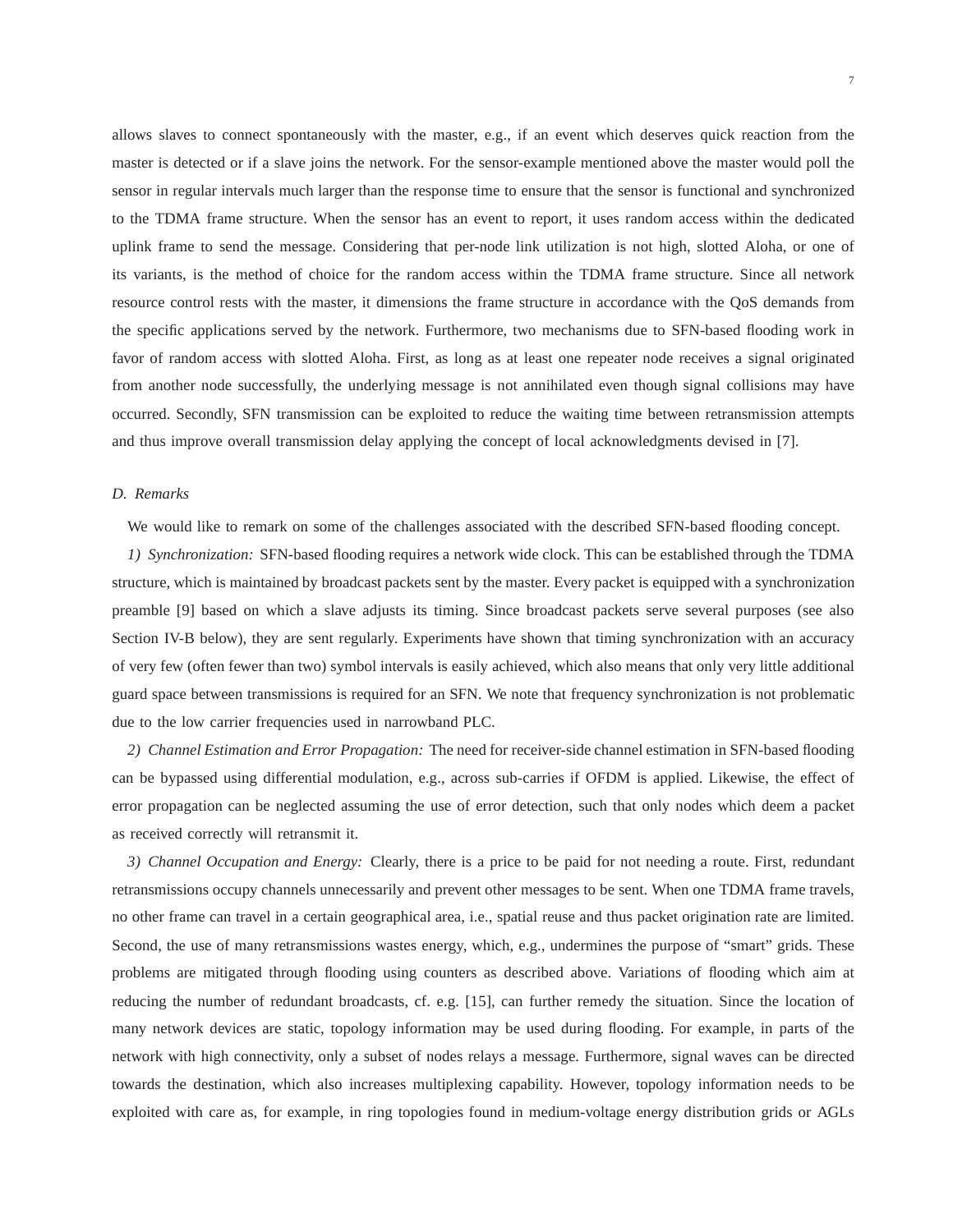(see Figure 1), a single node failure can completely change the direction into which the signal wave needs to propagate to reach the destination.

## IV. NUMERICAL RESULTS: FLOODING VS. ROUTING

To make the argument for SFN-based flooding more concrete, in this section we provide numerical performance results for three specific criteria pertinent to large-scale PLC networks. We compare flooding with the alternative of centralized proactive routing, for which every message is only retransmitted by exactly one repeater node at every repetition level and the route is determined at the master node based on link quality information, namely packet error rate (PER).

# *A. Average Duration of a Polling Cycle*

Polling is often one of the fundamental network operations. For example, in AGL automation it is critical to continuously monitor the functionality of all devices and thus the master frequently polls all slaves (see Section II-A).

The average duration of the polling cycle  $\bar{D}$  is defined as the average time the master needs to complete a single packet-request-response service with every slave. An analytical expression for a lower bound for  $D$  for the case of routing systems can be obtained by making the idealized assumption that the instantaneous PERs for all node-to-node links are available at the master. To obtain an analytical expression for  $\bar{D}$  for the flooding-based system we assume that the maximal number of packet retransmissions,  $n_{\text{repeat}}$  (see Section III-B), is chosen such that  $\overline{D}$  is minimized. Furthermore, we have simulated SFN-based flooding using an adaptation method for  $n_{\text{repeat}}$ .

Table I shows the numerical results for  $\bar{D}_{\text{rout,opt}}$  assuming optimal routes,  $\bar{D}_{\text{flood,opt}}$  assuming optimal  $n_{\text{repeat}}$ , and  $\bar{D}_{\text{food},\text{adapt}}$  with adapted  $n_{\text{repeat}}$  for a ring topology (see Figure 1) with 10 and 100 uniformly distributed nodes, and for a randomly generated tree topology with 100 and 200 nodes, respectively. The latter are illustrated in Figure 2. For SFN-based flooding we distinguish two scenarios for superposition of simultaneously relayed signals, namely aggregation of signal energies from all signal paths (denoted by energy combining (EC) in Table I) and selection of the individual channel with the largest energy (denoted by energy selection (ES)).

The figures in Table I are the average duration of a polling cycle measured in number of time slots. We observe that flooding consistently achieves a lower polling cycle duration than routing. This is due to the fact that with flooding the packet is received via the optimal route and via additional repeater paths, and thus the probability of successful transmission is increased compared to routing. Furthermore, the restriction of the number of repetitions in flooding due to  $n_{\text{repeat}}$  avoids unnecessary occupation of channel resources. We further observe that performance degradations due to in-situ adaptation of  $n_{\text{repeat}}$  are less than 4%.

## *B. Duration of a Broadcast Transmission*

In the considered PLC networks messages are frequently broadcasted from the master to all slaves. The purpose of broadcast messages is manifold. It serves, for example, to update the TDMA frame structure, to inform slaves of which slots are used for specific services and physical-layer parameters, to download software updates, or to transmit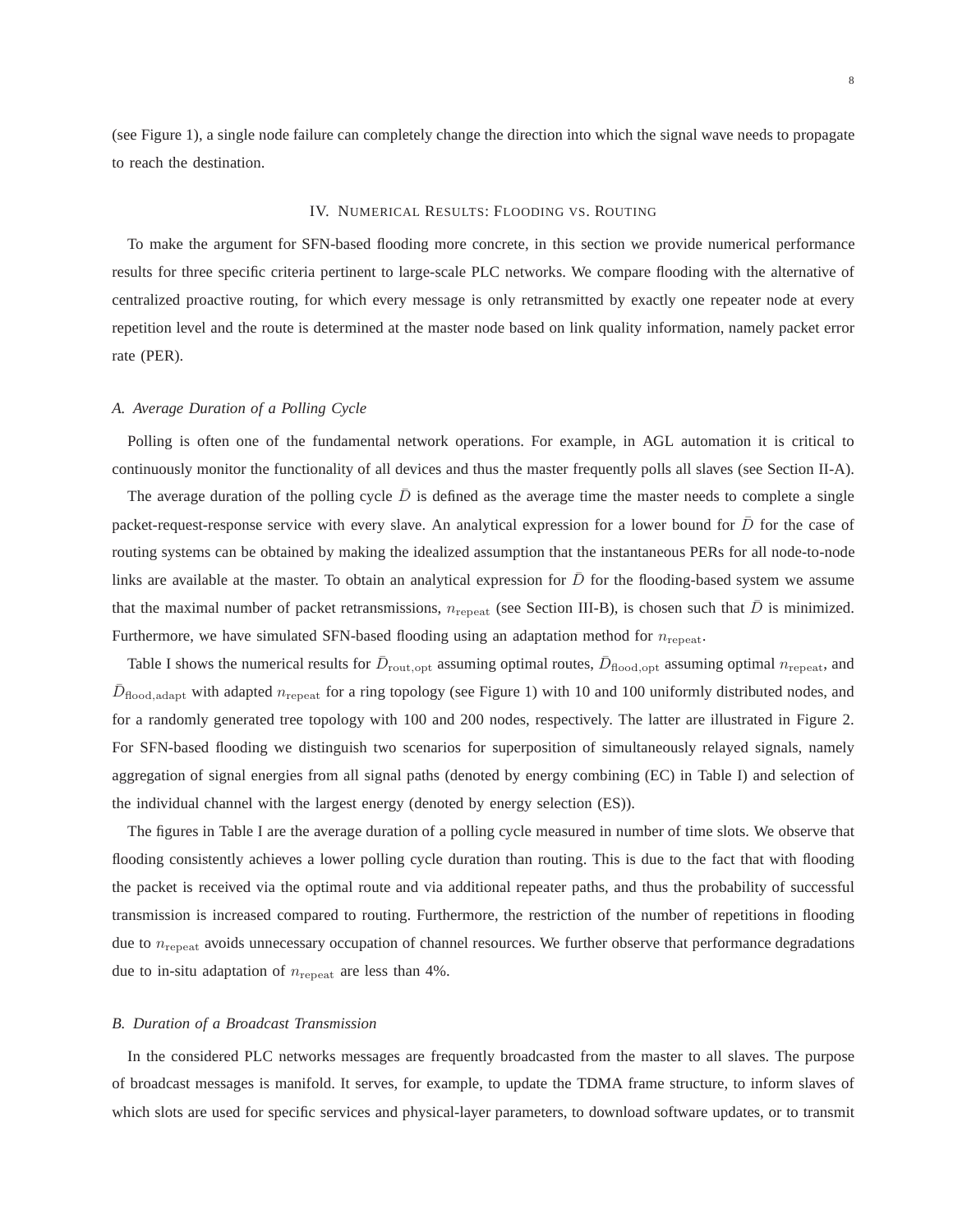fast time-varying application-specific parameters such as the distance of an approaching airplane in AGL automation systems.

Flooding is a natural fit for fast broadcast transmission as it utilizes the very broadcasting nature of the PLC channel. The duration of a broadcast is simply  $\max\{n_{\text{repeat}}\}$  times the duration for a downlink slot. In case of routing, we assume that the master sends the broadcast message to a number of slaves selected such that the union of all nodes that receive the message transmitted along those routes forms the complete set of nodes. In this way, the address field of the broadcast packet is not expanded compared to a unicast packet. To minimize the duration of the broadcast, we apply a greedy algorithm that selects the next slave such that a maximal number of nodes is reached along its route.

Table II shows the time needed to deliver a broadcast message with routing and flooding for the same four network topologies considered for polling. The time is measured in number of time slots, and the particular figures were determined such that the PER for all slaves is less than 0.1%. It is interesting to observe that performance differences between flooding and routing are moderate for ring structures, whereas they become significant for tree topologies. In particular, flooding is rather insensitive to the underlying topology since signal waves propagate in all directions. Likewise, the actual number of nodes is insignificant as long as the spatial extension of the network does not change significantly.

#### *C. Robustness to Topology and Channel Fluctuations*

We have already pointed out earlier that the quality of communication links in a PLC network can vary with time due to, e.g., load changes. Switching operations even change the network topology. A typical example for a severe topology change would be the opening of a medium-voltage distribution line ring structure at a location close to the master node.

To illustrate the agility of flooding, we simulated polling cycles for 100 nodes which first were arranged in a ring structure and after a certain number of cycles rearranged into a random-tree structure. We hasten to say that such a dramatic topology change is unrealistic and only serves as an extreme academic example to test the robustness of flooding. In the simulations, a request to a slave was repeated until the master successfully received a response. Figure 3 shows the measured duration for a polling cycle, where the network topology is changed before cycle number 1. We observe that before the topology change the duration of the polling cycle jitters around average values of about 410 (EC case) and 425 (ES case) time slots. The length of the polling cycle jumps to about 700 (EC) and 780 (ES) slots right after the network change, but it is already reduced again by about 250 slots in the following cycle. Already after 5 to 7 polling cycles the cycle durations have converged to the (new) stationary values. To have an estimate for the length of the adaptation process in absolute time we assume a slot duration of 10 ms. This value is typical for PLC transmission in the CENELEC-A band with a bandwidth of 50 kHz. Then, the average duration of a polling cycle for 99 slaves would be between 4 and 4.5 seconds according to the results in Figure 3. The first polling cycle after the abrupt topology change would require 7 to 8 seconds to successfully reach all slaves, but within only 30 to 40 seconds the adaptation to the new topology is completed. This very fast adaptation, which is only possible with an algorithm with short memory, satisfies real-time requirements for the communication system in, e.g., smart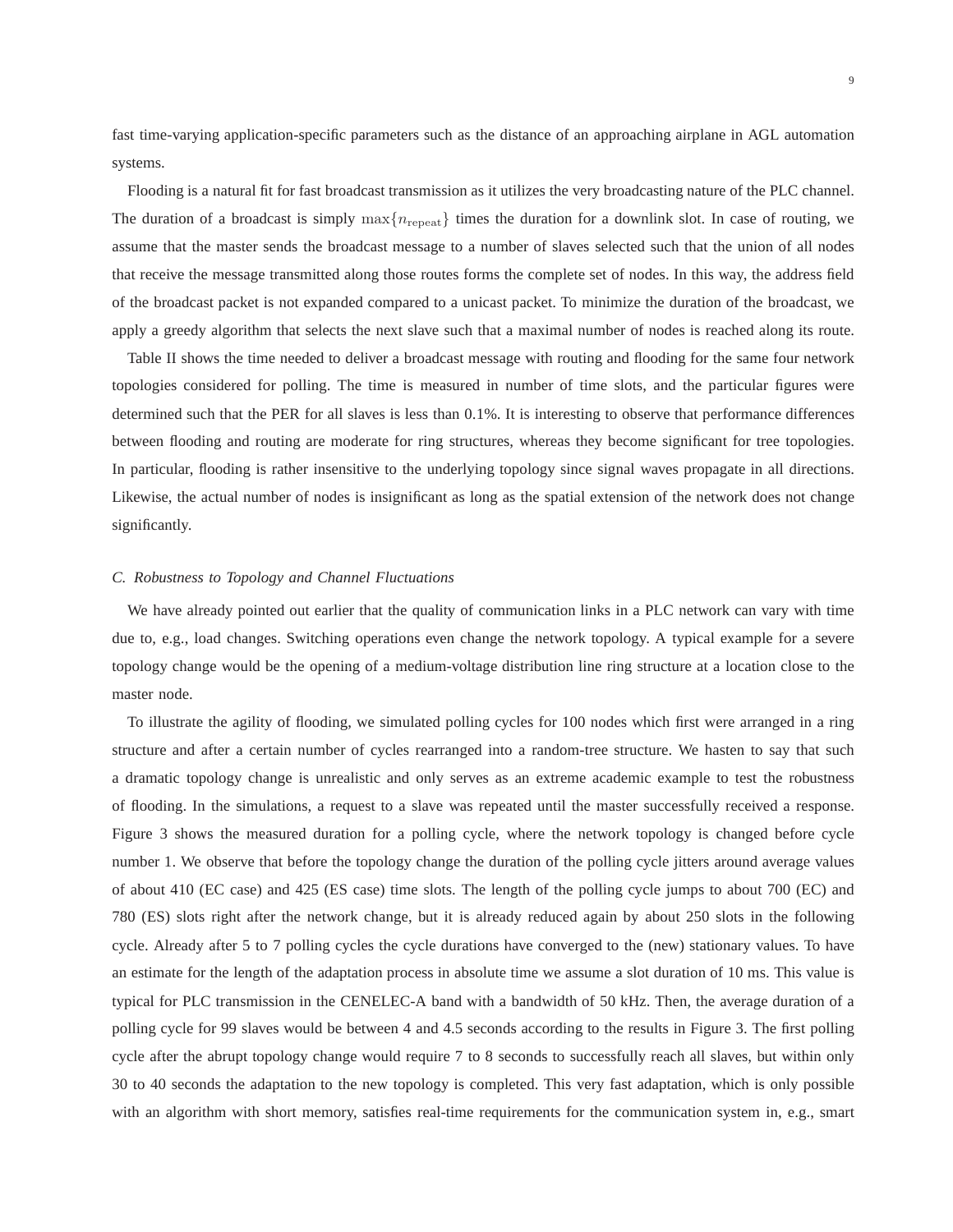grid applications even during and after a switching instant. Hence, SFN-based flooding is a very attractive solution also in this regard.

## V. CONCLUSIONS

In this article, we have presented an overview of the requirements for PLC to become an enabler for advanced control and automation systems such as energy management or facility automation systems. Starting from these requirements we have described suitable PLC transmission concepts. We have advocated, and in part substantiated with numerical evidence, that the combination of single-frequency networking with flooding embedded into a hybrid MAC protocol is attractive to meet the application requirements. The efficacy of the presented concepts has been verified in field trials under the umbrella of the REMPLI project, and PLC products based on this technology are currently being used in a number of pilot projects for advanced meter management (e.g. in Karczew, Poland) and street-light control (e.g. in Fürth, Germany). We close by noting that the future proliferation of PLC as enabler for smart-grid functionalities is not only a technological issue, but it also depends strongly on how swiftly electric utilities are able to implement necessary changes in the energy distribution process and ongoing legislatory developments concerning infrastructure reliability and new services like real-time pricing.

#### **REFERENCES**

- [1] H. Ferreira, H. Grove, O. Hooijen, and A. Vinck, *Power Line Communication*, ser. Encyclopedia of Electrical and Electronics Engineering, Edited by J. Webster. New York: John Wiley & Sons, Inc., pp. 706-716 1999.
- [2] H. Latchman and L. Yonge (Guest Editors), "Power Line Local Area Networking," *IEEE Commun. Mag.*, vol. 31, no. 4, Apr. 2003.
- [3] S. Galli, A. Scaglione, and K. Dostert (Guest Editors), "Broadband is Power: Internet Access Through the Power Line Network," *IEEE Commun. Mag.*, vol. 31, no. 5, May 2003.
- [4] S. Galli and O. Logvinov, "Recent Developments in the Standardization of Power Line Communications within the IEEE," *IEEE Commun. Mag.*, vol. 46, no. 7, pp. 64–71, Jul. 2008.
- [5] G. Bumiller, "Single Frequency Network Technology for Medium Access and Network Management," in *International Symposium on Power Line Communications and Its Applications (ISPLC)*, Athens, Greece, Mar. 2002.
- [6] ——, "Power-Line Physical Layer Emulator for Protocol Development," in *International Symposium on Power Line Communications and Its Applications (ISPLC)*, Zaragossa, Spain, Mar. 2004.
- [7] L. Do, H. Hrasnica, and G. Bumiller, "SALA MAC Protocol for PLC Networks Based on Single Frequency Network Technique," in *IEEE International Symposium on Power Line Communications and Its Applications (ISPLC)*, Orlando, FL, USA, Mar. 2006.
- [8] L. Lampe, R. Schober, and S. Yiu, "Distributed Space-Time Block Coding for Multihop Transmission in Power Line Communication Networks," *IEEE J. Select. Areas Commun.*, vol. 24, pp. 1389–1400, Jul. 2006.
- [9] G. Bumiller and L. Lampe, "Fast burst synchronization for power line communication systems," *EURASIP J. Adv. in Signal Processing, Special Issue: Adv. Signal Processing and Computational Intelligence Techniques for Power Line Commun.*, vol. 2007, Article ID 12145.
- [10] A. Scaglione and Y.-W. Hong, "Opportunistic large arrays: Cooperative transmission in wireless multihop ad hoc networks to reach far distances," *IEEE Trans. Signal Processing*, vol. 51, no. 8, pp. 2082–2092, Aug. 2003.
- [11] E. Garrity, "Getting Smart," *IEEE Power Energy Mag.*, vol. 9, pp. 38–45, Mar./Apr. 2008.
- [12] M. Eriksson, "Dynamic Single Frequency Networks," *IEEE J. Select. Areas Commun.*, vol. 19, pp. 1905–1914, Oct. 2001.
- [13] M. Mushkin, "A Novel Distributed Synchronized Media Access Control Mechanism and Its Applicability to In-House Power-Line Networking," in *International Symposium on Power Line Communications and Its Applications (ISPLC)*, Malmö, Sweden, Mar. 2001.
- [14] M. Lee, R. Newman, H. Latchman, S. Katar, and L. Yonge, "HomePlug 1.0 Powerline Communication LANs Protocol Description and Performance Results," *Intl. J. Commun. Systems, Special Issue: Powerline Commun. and Applications*, vol. 46, no. 5, pp. 447–473, Jun. 2003.
- [15] T. Kwon, M. Gerla, V. Varma, M. Barton, and T. Hsing, "Efficient Flooding with Passive Clustering An Overhead-Free Selective Forward Mechanism for Ad Hoc/Sensor Networks," *Proc. IEEE*, vol. 91, no. 8, pp. 1210–1220, Aug. 2003.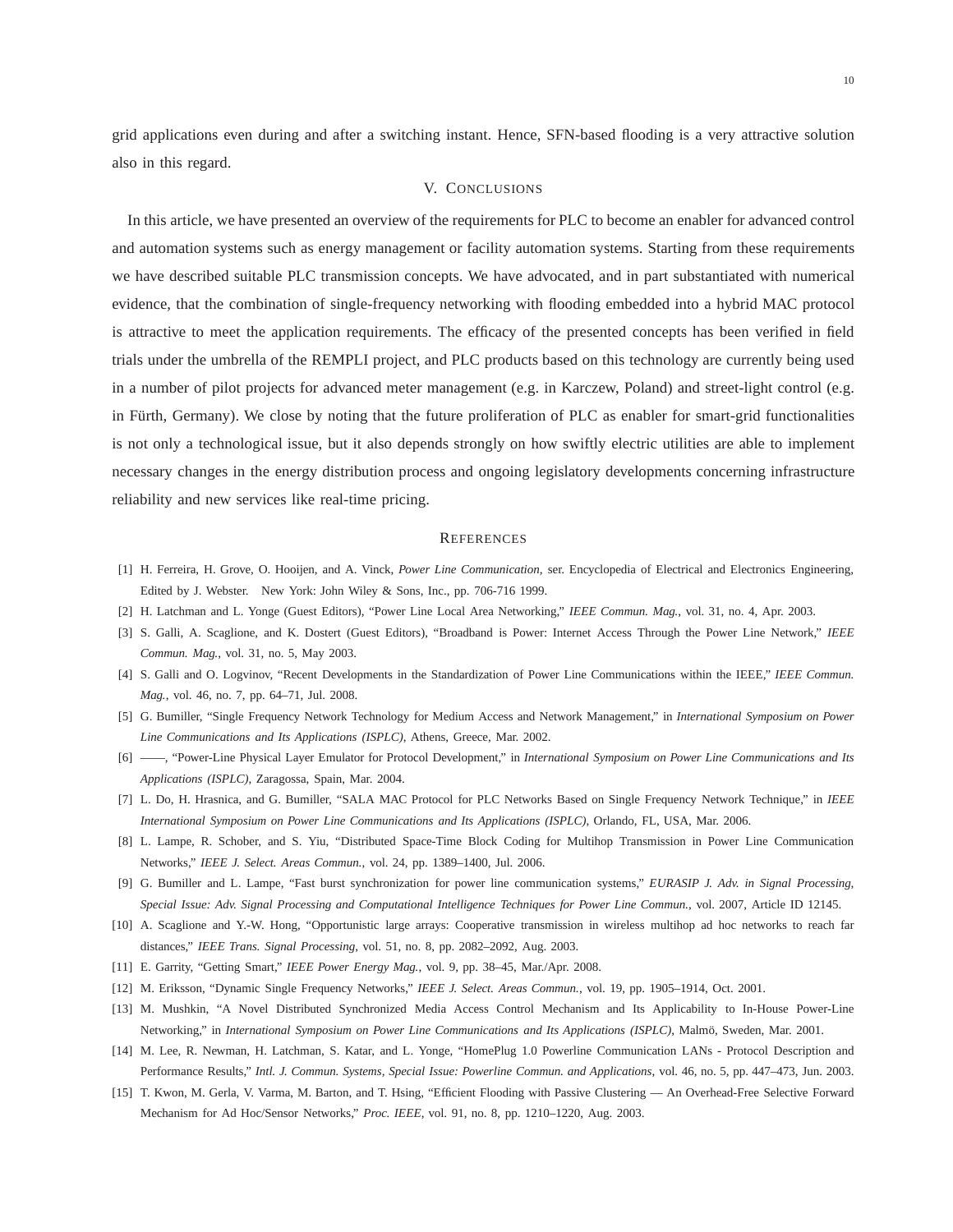

Fig. 1. Illustration of the ring structure of an airfield ground lighting automation system. A typical ring has a length of between 3 to 15 km and includes between 10 to 200 remote nodes (lamps, sensors).

#### TABLE I

COMPARISON OF THE AVERAGE DURATION OF A POLLING CYCLE USING OPTIMAL ROUTING AND FLOODING WITH OPTIMAL AND ADAPTED NUMBER OF RETRANSMISSIONS  $n_{\rm repeat}$ . DURATION IS MEASURED IN NUMBER OF TIME SLOTS. EC REFERS TO THE CASE THAT THE ENERGIES OF THE MULTIPLE SIGNAL PATHS ARE AGGREGATED AT THE RECEIVER; IN ES ONLY THE INDIVIDUAL CHANNEL WITH THE

| Channel model                         | Ring topology |           | Tree topology |           |
|---------------------------------------|---------------|-----------|---------------|-----------|
|                                       | 10 nodes      | 100 nodes | $100$ nodes   | 200 nodes |
| $D_{\text{rout}, \text{opt}}$         | 30            | 427       | 421           | 1027      |
| $D_{\text{floor}}$ (ES)               | 29            | 419       | 387           | 993       |
| $D_{\text{floor}}$ (EC)               | 28            | 403       | 367           | 939       |
| $D_{\text{float},\text{adapt}}$ (ES)  | 30            | 423       | 393           | 1003      |
| $D_{\text{floor}, \text{adapt}}$ (EC) | 29            | 404       | 368           | 945       |

#### LARGEST ENERGY IS CONSIDERED.

# TABLE II

COMPARISON OF THE AVERAGE DURATION FOR A BROADCAST TO ALL SLAVES USING ROUTING AND FLOODING. DURATION IS MEASURED IN

#### NUMBER OF TIME SLOTS.

| Channel model | Ring topology |           | Tree topology |           |
|---------------|---------------|-----------|---------------|-----------|
|               | 10 nodes      | 100 nodes | 100 nodes     | 200 nodes |
| Routing       |               |           |               |           |
| Flooding      |               |           |               |           |